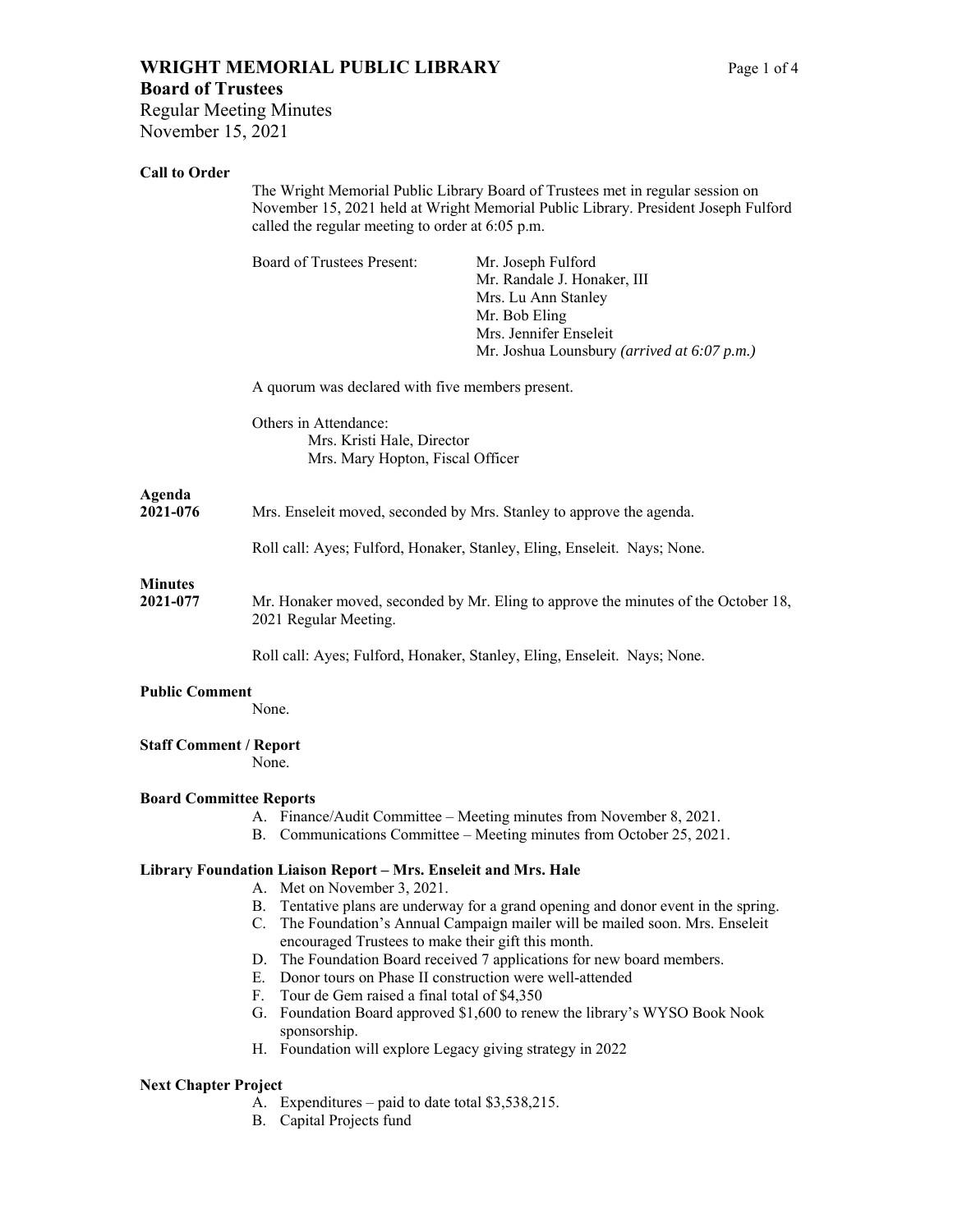Regular Meeting Minutes November 15, 2021

- 1. Expenditures up to \$20,000
	- a. Owner's Costs Not to exceed \$10,833.
	- b. Owner's Contingency Not to exceed \$8,989.
- **2021-078** Mr. Eling moved, seconded by Mrs. Stanley to approve owner's costs not to exceed \$10,833 and owner's contingency not to exceed \$8,989.

Roll call: Ayes; Fulford, Honaker, Stanley, Eling, Enseleit, Lounsbury. Nays; None.

- C. Project Update
	- 1. Mrs. Hopton reported, as of November 15, 2021, the total budget of \$5,103,427 is still fluid as a number of costs are yet to be undetermined.
	- 2. The project transition from Phase I to Phase II has been underway for the past week. Some service disruptions have been necessary, but the upstairs will reopen this week.
	- 3. Minor change orders are expected, and the project is experiencing minor supply chain issues.
	- 4. Ribbon cutting will likely be delayed until spring because of delays in the sign package.

### **Fiscal Officer's Report – Mrs. Hopton**

- A. Financial Report October 2021
- **2021-079** Mr. Lounsbury moved, seconded by Mrs. Enseleit to approve the Financial Report October 2021.

Roll call: Ayes; Fulford, Honaker, Stanley, Eling, Enseleit, Lounsbury. Nays; None.

- B. Resolution Authorizing the Fiscal Officer to Request and Secure Local Property Tax Advances from Montgomery County Auditor during 2022 and until the 2023 Organizational Meeting.
- **2021-080** Mrs. Stanley, seconded by Mr. Lounsbury authorizing the Fiscal Officer to request and secure local property tax advances from Montgomery County Auditor during 2022 and until the 2023 Organizational Meeting.

Roll call: Ayes; Fulford, Honaker, Stanley, Eling, Enseleit, Lounsbury. Nays; None.

### **Director's Report – Mrs. Hale**

- A. Library Usage Report and Collection Statistics addendum
	- 1. Some usage statistics have rebounded from the pandemic, especially kids and teen materials.
- B. Library Highlights addendum
- C. Updates
	- 1. Pandemic update WMPL is following CDC recommendations for areas of high transmission, which include asking staff and patrons to wear masks in the building.
	- 2. Staff One shelver was hired, with an additional pending offer.
	- 3. Technology
		- a. Most IT equipment has been relocated into the new server room.
		- b. The Holds Pickup Locker is in use by patrons, but the vinyl wrap has been delayed.
	- 4. Collections, Services, & Programs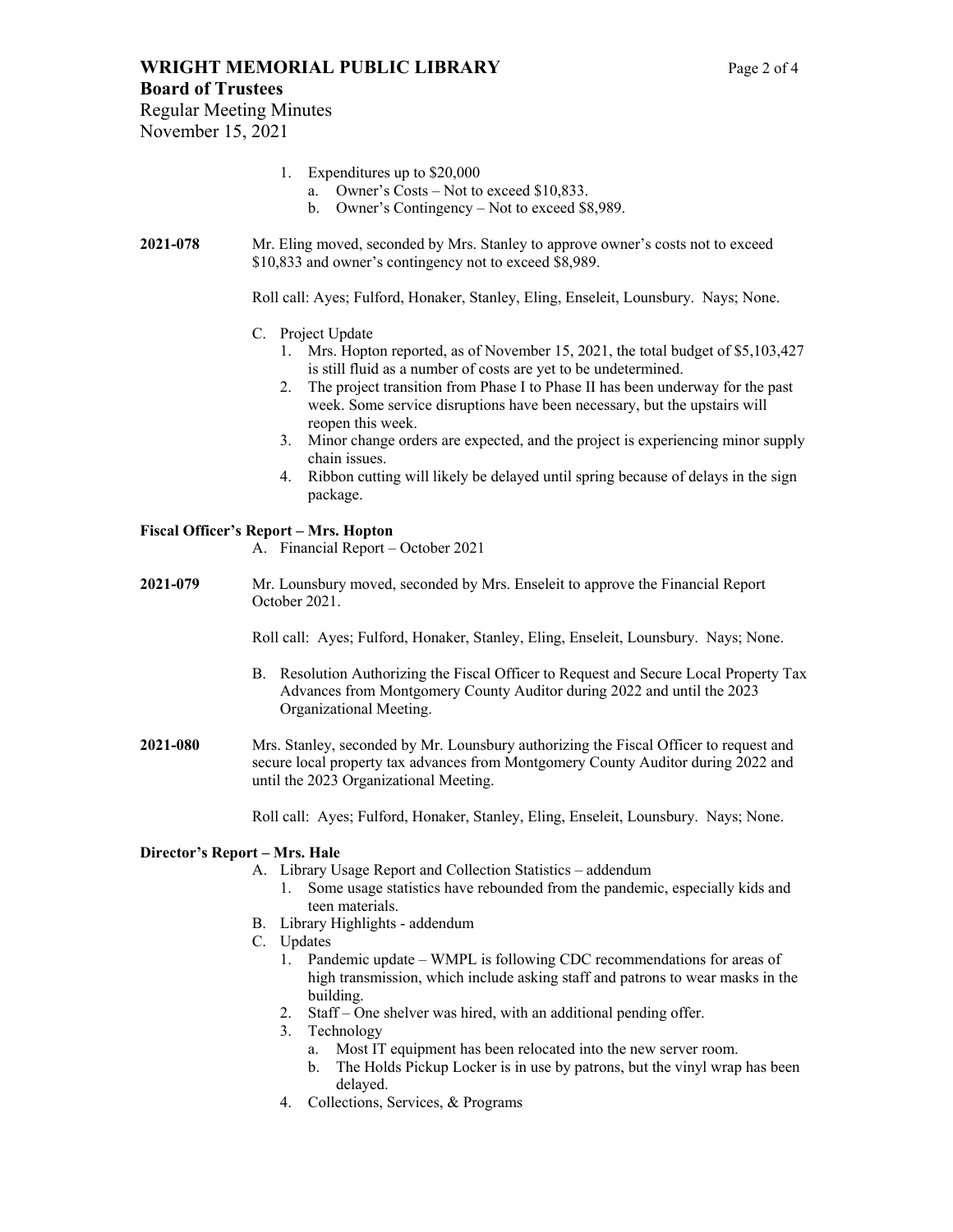### **WRIGHT MEMORIAL PUBLIC LIBRARY** Page 3 of 4

Regular Meeting Minutes November 15, 2021

a. WMPL's adult collection has returned from storage, but Adult Fiction is unavailable until the end of the construction project. b. COVID-19 home tests continue to be in demand, with request rates mirroring infection rates. c. Curbside pickup process has been streamlined through the WMPL mobile app. d. Passport processing has shown an increase in demand. e. WMPL is planning the return of in person programs for kids >5 years of age now that vaccines are available to that demographic. f. Winter programs will include a Smithsonian Poster Exhibit on women inventors, a winter reading club, and a mental health discussion series. 5. Community Engagement a. The American Library Association is using WMPL as a case study for the Libraries Transforming Communities grant project on sustainable home gardening. A new community group focused on local ecology and sustaining biodiversity has been started as a result of WMPL's programs on these topics. 6. Other Updates a. The OIC has selected "The Righteous Mind" by Haidt as its fall Big Read. Trustees are encouraged to participate. b. Mrs. Hale noted the passing of the anonymous donor, who donated historic furniture and stained glass in 2020. 7. Community Involvement a. Rotary Meetings, 10/22, 11/5, and 11/12 b. Tour De Gem post-event meeting, 11/3 c. Rotary Board Meeting, 11/10 d. OIC Leadership Meetings, 11/10 e. OIC Book Discussion, 11/11 f. Dayton Literary Peace Prize Gala, 11/14/21 **New Business**  A. Compensation Pay Scale 2022 B. Health Insurance Rates 2022 **2021-081** Mr. Eling moved, seconded by Mr. Honaker to approve the compensation pay scale and health insurance rates 2022. Roll call: Ayes; Fulford, Honaker, Stanley, Eling, Enseleit, Lounsbury. Nays; None. C. Trustee Nomination – Mr. Randale J. Honaker III for the term commencing on January 1, 2022 and ending on December 31, 2028 **2021-082** Mr. Lounsbury moved, seconded by Mrs. Stanley to approve the trustee nomination of incumbent Mr. Randale J. Honaker III for the term commencing January 1, 2022 and ending on December 31, 2028.

Roll call: Ayes; Fulford, Honaker, Stanley, Eling, Enseleit, Lounsbury. Nays; None.

### **Action Items**